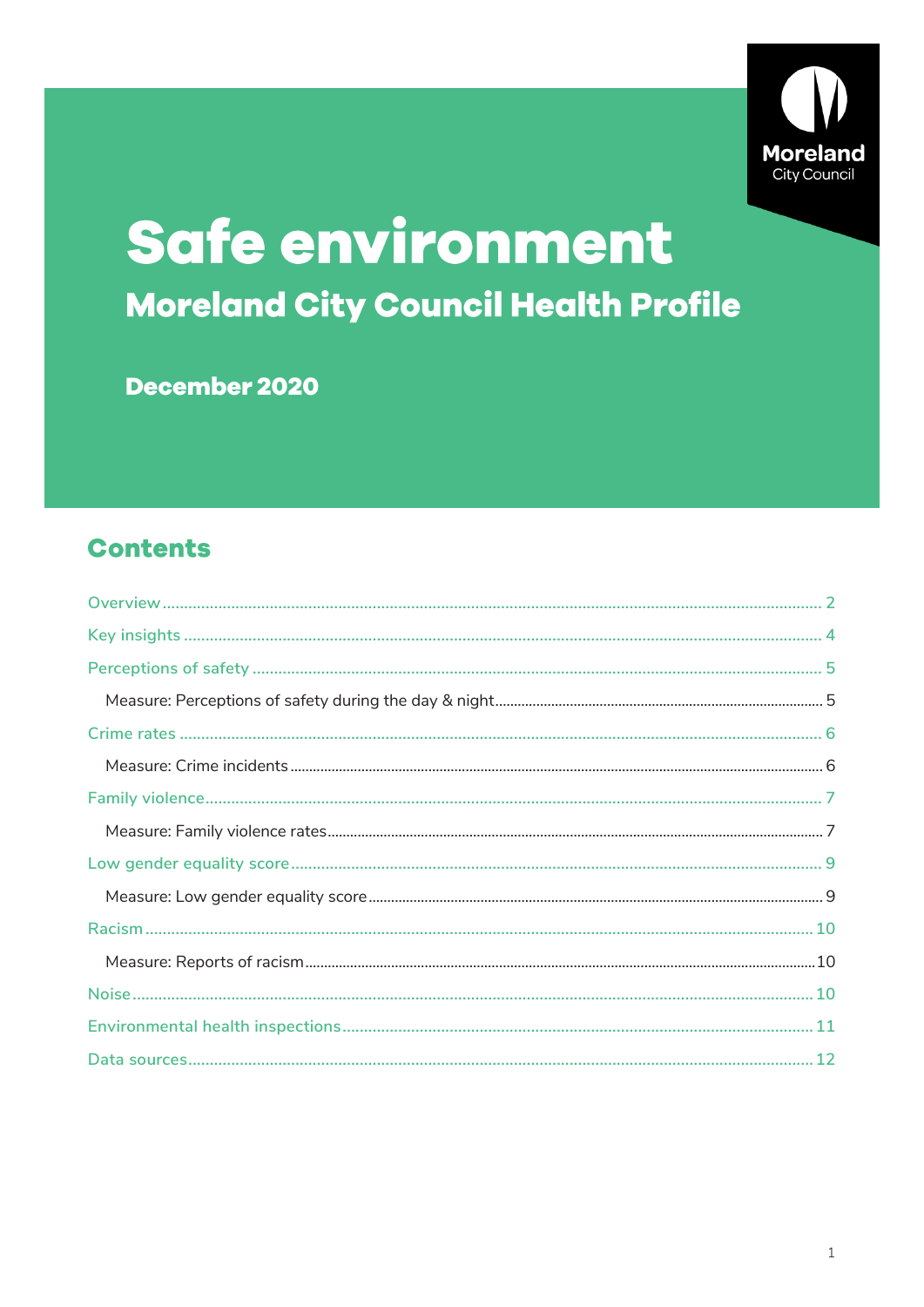### <span id="page-1-0"></span>**Overview**

Environments are surroundings in which we find ourselves every day. Safe home, work, learning, play and public space environments impact many aspects of life, health and wellbeing. Ensuring safety for all regardless of age, gender or background is important for creating better health outcomes for Moreland's community.

Perception of safety is a large factor in reaching optimal health. If perceived safety is low for an individual, they are less likely to participate in community events, engage in active transport and use public transport (Safe Communities, 2015). For example, if parents have a poor perception of safety in the local community, they are less likely to let children walk or ride to school or play outside in parks and playgrounds. All these activities are important for producing healthy communities and healthy people as well as boosting community wellbeing. Crime rates contribute to perceived community safety (OECD, Better Life Index, 2020), in areas with low crime rates people feel safer which enhances wellbeing and encourages participation.

Safe home environments are incredibly important for every individual's health and wellbeing and supporting these safe environments will continue to be a priority area. Family violence is a hugely concerning issue that contributes to poor health outcomes. It is a predominately gendered issue with 1 in 4 women experiencing intimate partner violence and since the emergence of the COVID-19 pandemic the impact has increased further (Australian Institute of Criminology, 2020). Family violence occurs in a range of situations and is not limited to heterosexual relationships, with research showing that same-sex relationships have very similar rates of family violence. Children are also significantly impacted by family violence as it causes damage to their development, physical, social, emotional and psychological wellbeing (Domestic Violence Victoria, 2019).

Racism is an ongoing issue and dramatically impacts health and wellbeing. The effects of racism limit many people from living fulfilling lives by their definition. It creates job limitations, unfairly distributed resources, lower levels of social engagement and contributes to many mental health issues (VicHealth, 2014). Racism can be:

- Internalised: racist attitudes that shape an individual's beliefs or ideologies
- Interpersonal: interactions between people that display racial discrimination
- Systemic: access to resources and dominance of race in society (VicHealth, 2014).

Aboriginal and Torres Strait Islander people have long endured racism in Australia. Over half of young Aboriginal Australians (12-26 years) in Victoria have experienced raced based discrimination (VicHealth, 2014). In conjunction with this, many systemic and oppressive behaviours have severely impacted Aboriginal and Torres Strait Islander people's health (Australian Indigenous Doctor's Association, 2017). Other people from culturally and linguistically diverse backgrounds are also exposed to racism which leads to poor environments for many to live their life in. Health impacts range from high-risk factors for mental health conditions, increased likelihood of physical health problems, poorer child and maternal health outcomes (low birth weight, higher rates of gestational diabetes) and greater risk of community violence (VicHealth, 2014).

Moreland's commitment to safe environments is to ensure that all feel safe, welcome and can access what they need when they need it. Without safe environments, many people, especially those within Moreland's priority groups have inequitable access to services as well as daily opportunities. Supporting safe home, work and play opportunities and environments for all yields better health benefits.

### Moreland context

The rate of reported family violence incidents per 100,000 population in Moreland was higher than the rate for Greater Melbourne in 2019 (1,064 and 926 respectively). Since the start of the pandemic there has been an increase in the severity of reported incidents of family violence. Mostly female family members are affected, often related to violence by current or former intimate partners. Family violence disproportionately affects priority groups, with Victorian Aboriginal women 45 times more likely to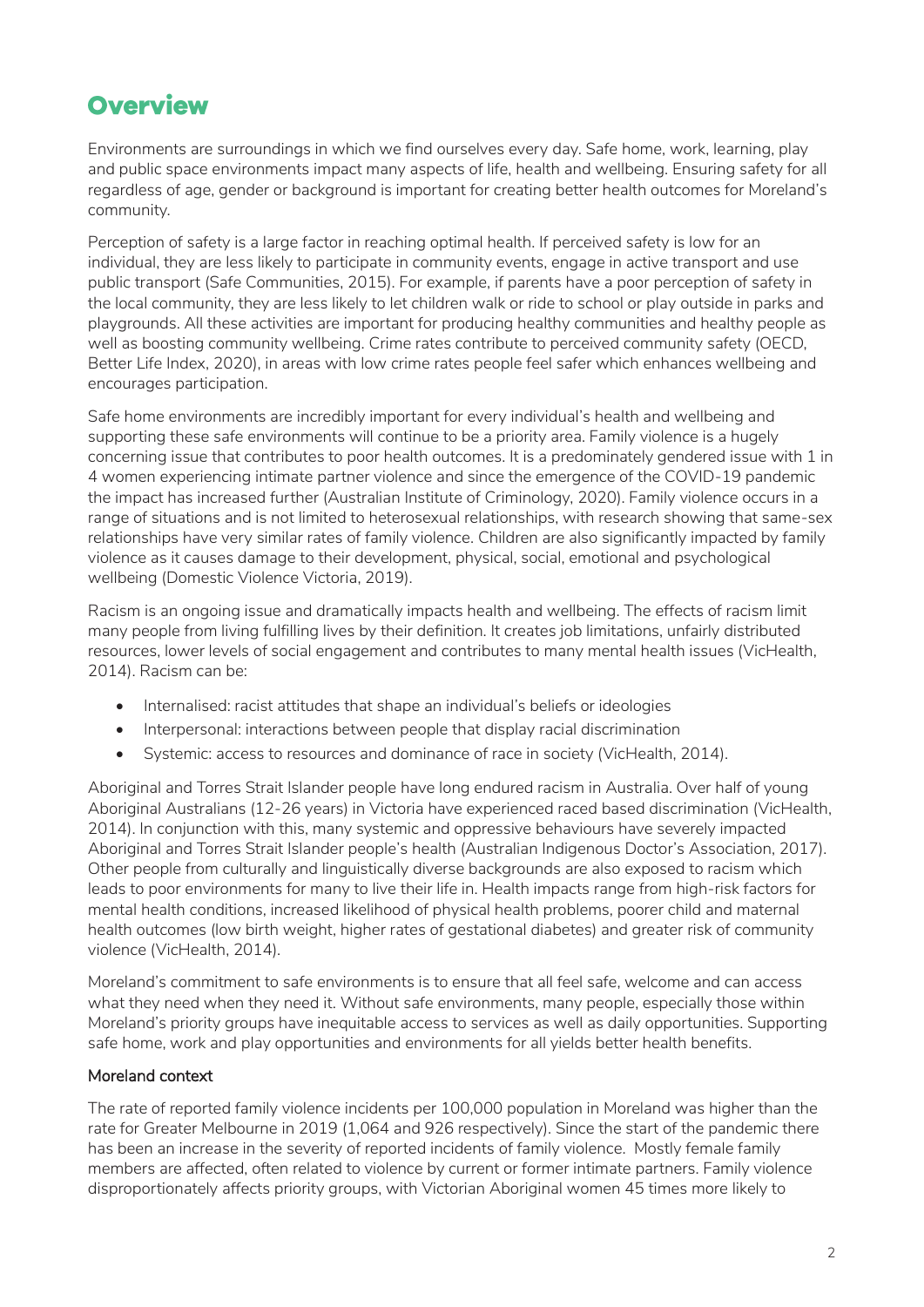experience family violence. Other groups at higher risk of family violence impacts include young women, women with a disability, young women, those living outside major cities, women and girls from diverse cultural backgrounds and LGBTQIA+ adults. Issues contributing to these groups' vulnerability may include social isolation, less accessible services and community or family pressures (Australian Institute of Health and Welfare, 2019).

The strongest predictors of attitudes supportive of violence against women were low level of support for gender equality and a low level of understanding of the behaviours representing violence against women (Australia's National Research Organisation for Women's Safety, 2017). One third of Moreland residents have a low gender equality score, with a higher proportion of males scoring lower than females. Gender equality has been impacted by the pandemic with women disproportionately affected by unemployment, financial stress and increases in caring responsibilities.

Racism and discrimination negatively affect health outcomes, with priority groups including women, LGBTIQA+ adults, Aboriginal and Torres Strait Islander people and culturally and linguistically diverse communities most impacted. Racism has increased since Covid-19.

In 2020, there were a total of 11,058 criminal incidents in Moreland, which is slightly lower than the rate for the North West Metro Region. Most Moreland residents (92%) felt safe in their area during the day, however this decreases to only 72% at night. Women are particularly impacted, and this influences their ability to participate fully in the community.

In summary, key issues include:

- Family violence against women and their children remains high despite the Victorian Government's substantial investment for prevention and response.
- Promoting healthier masculinities is growing to engage men and boys about gender equality and respectful relationships.
- Racism and discrimination, which has been exacerbated since COVID-19.
- Perceived safety in public places and at night, especially for women.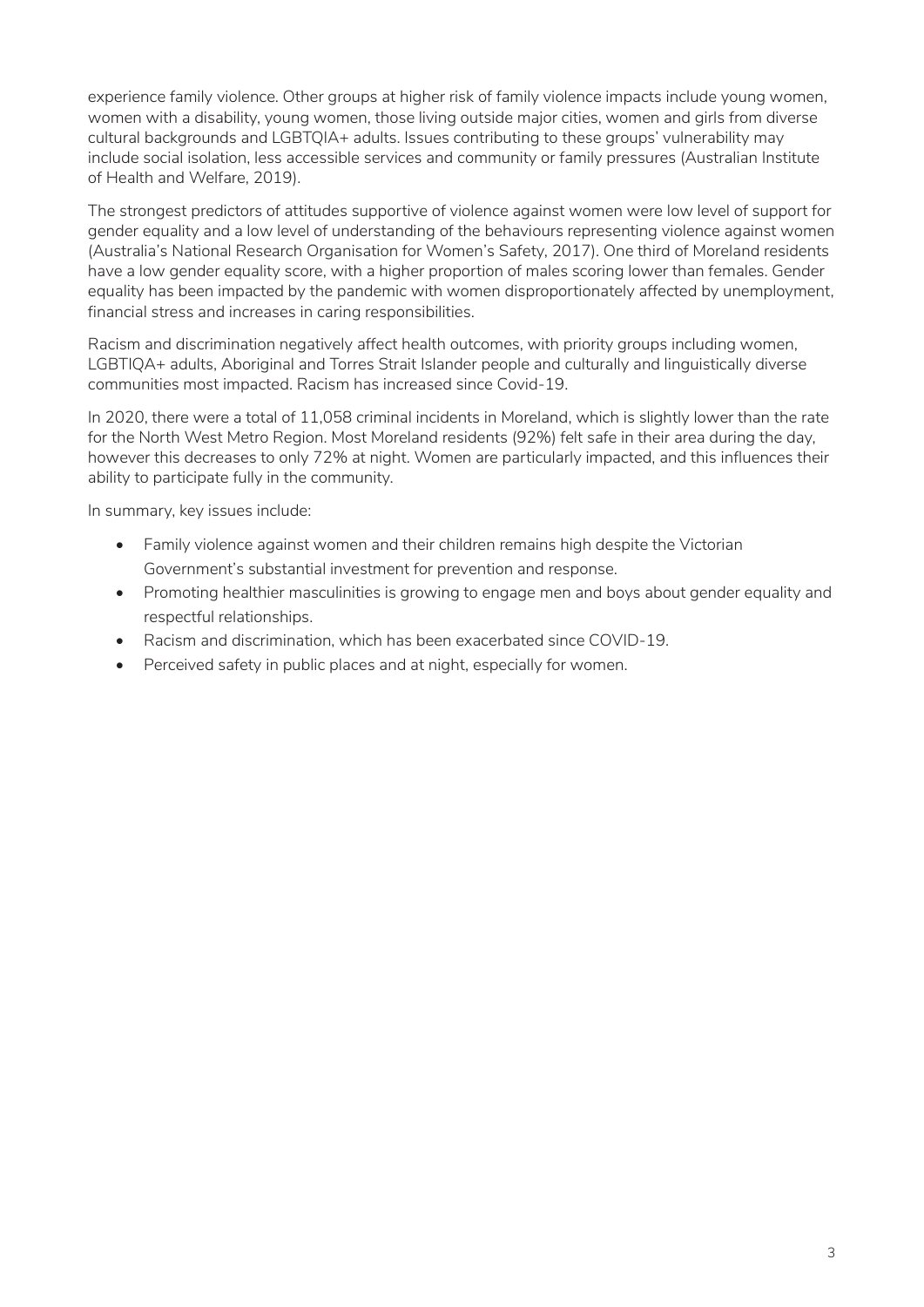# <span id="page-3-0"></span>**Key insights**

### Perception of safety

• In 2018, 92% of people felt safe in their area during the day, and 72% of people felt safe in their area during the night.

### Crime incidents

- In 2020, there were a total of 11,058 criminal incidents in Moreland, which is a 0.6% increase from 2019.
- The rate of criminal incidents per 100,000 population was 5,860 in Moreland, which is lower than the rate for the North West Metro Region with 6,688.

### Family violence

- There were 1,977 reported incidents of family violence in Moreland in 2019.
- The rate of family violence per 100,000 population in Moreland (1,064) is higher than the rate for Greater Melbourne (926) but lower than the rate for North West Metro Region (1,109).
- Mostly female family members are affected, often related to violence by current or former intimate partners. In 2019, the proportion of affected family members was 71% female.

### Low gender equality score

- One third (32.7%) of Moreland residents have a low gender equality score, which is consistent with the low gender equality score for the Inner Metro Region (32.1%).
- A higher proportion of male residents (39.3%) have a low gender equality score than female residents (26.4%).

### Racism

- There is an absence of reliable data quantifying experiences of racism in Moreland.
- Experiences of racism have increased three-fold during the COVID-19 pandemic according to the Victoria Equal Opportunity & Human Rights Commission 2020.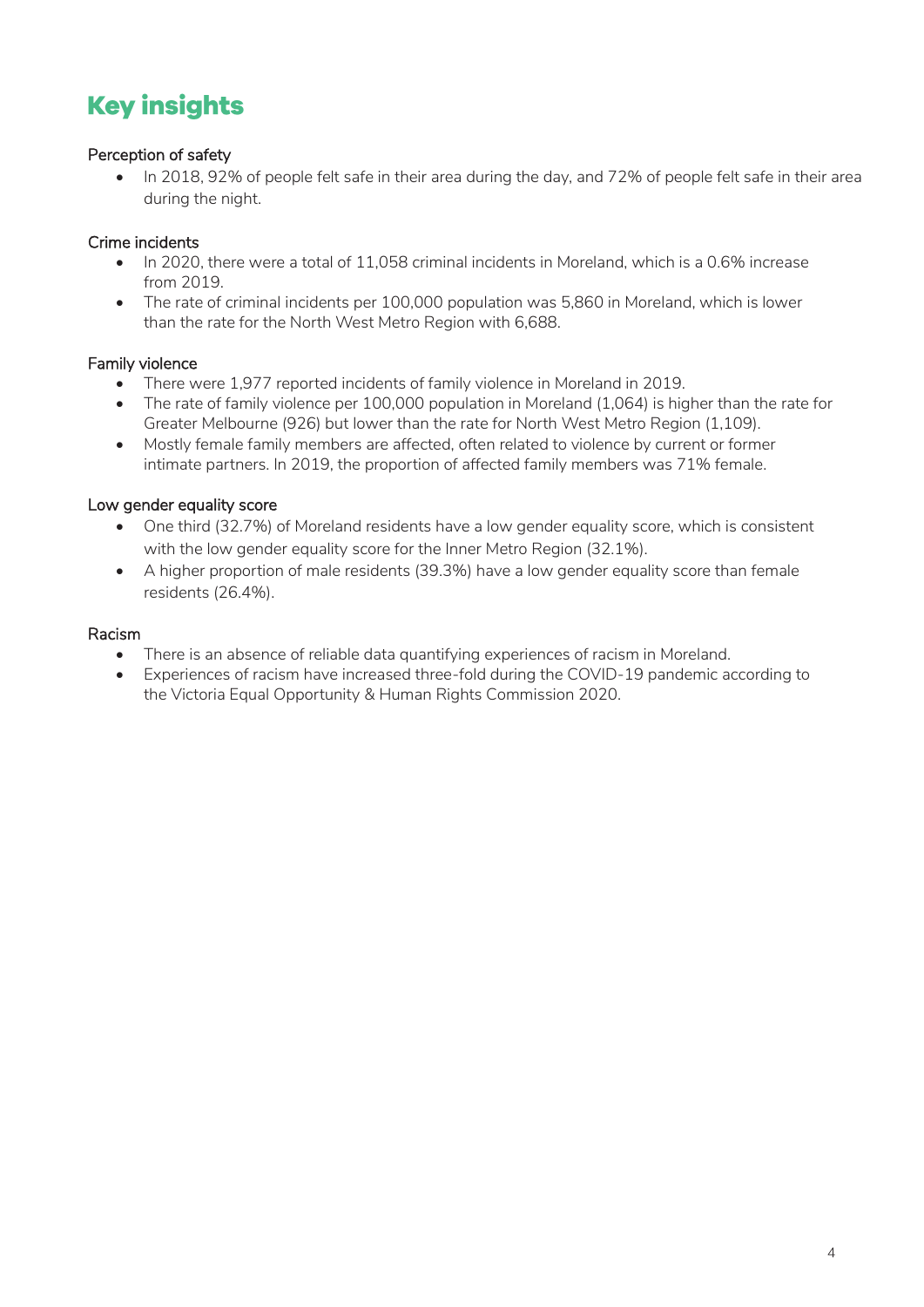# <span id="page-4-0"></span>**Perceptions of safety**

### <span id="page-4-1"></span>Measure: Perceptions of safety during the day & night

In 2018, 92% of people in Moreland agreed they felt safe during the day in their area, and 72% agreed they felt safe at night in their area.

Table. Percent of people who agree their area is a safe place to live during the day and night

| Year | % who feel safe during the day | % who feel safe at night |
|------|--------------------------------|--------------------------|
| 2018 | 92%                            | 72%                      |
| 2016 | 92%                            | 71%                      |
| 2014 | 94%                            | 71%                      |
| 2012 | 91%                            | 77%                      |



Source: Moreland City Council Community Indicator Survey 2018



### PANDEMIC

Perceptions of safety influenced many lifestyle changes during the pandemic. 17% of respondents from the VicHealth survey (2020) stated that the reason they had reduced their physical activity level was because they did not feel safe to exercise outside.



### PRIORITY GROUPS

Perceptions of safety dictates many women's ability to participate in the community. Women are less likely to live active lives if their perception of community safety is low. In Moreland, 26% of women compared to 68% of men felt 'Very safe' or 'Safe' when walking alone in the local area at night (VicHealth Community Indicators Survey, 2015).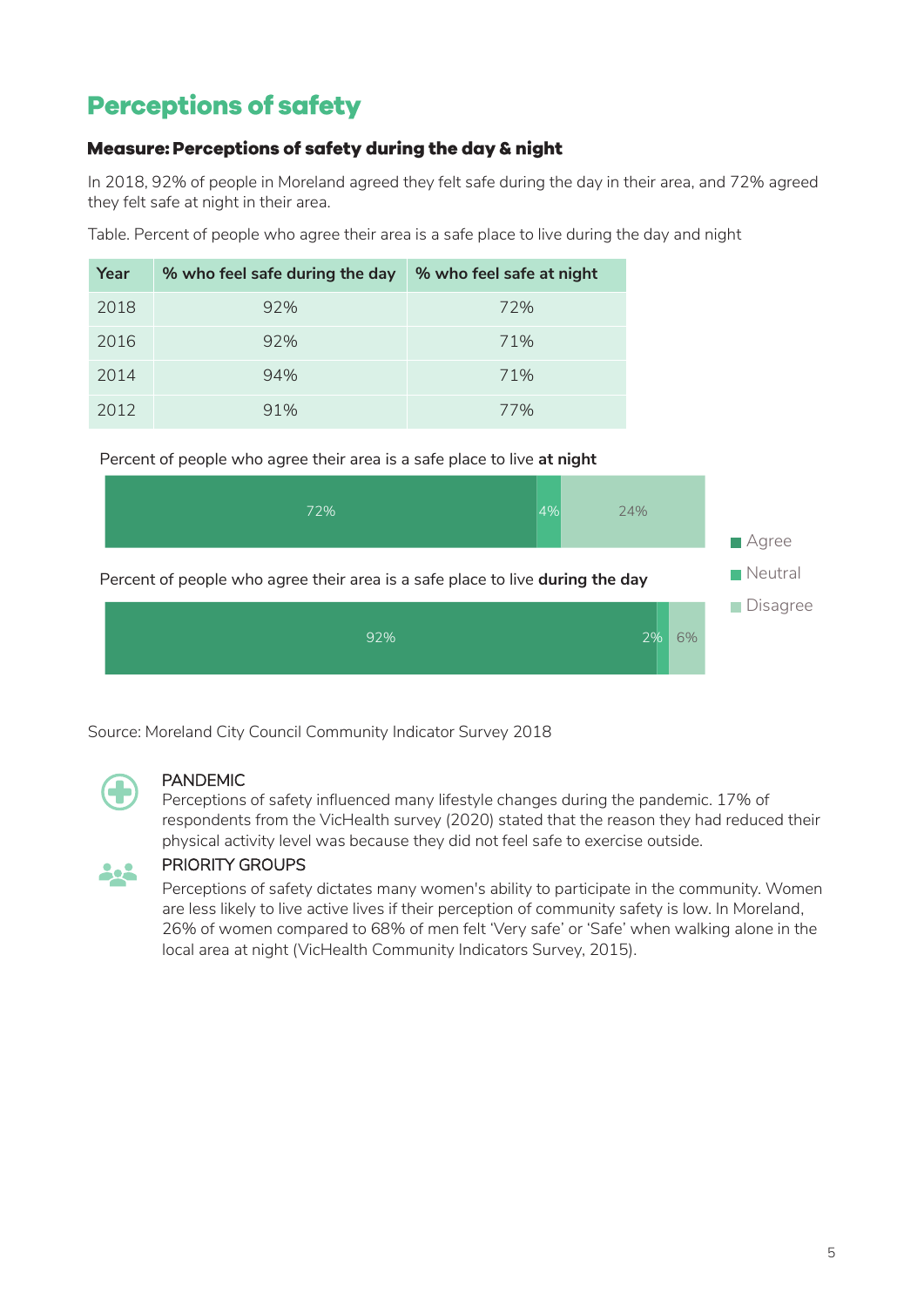## <span id="page-5-0"></span>**Crime rates**

### <span id="page-5-1"></span>**Measure: Crime incidents**

In 2020, there were a total of 11,058 criminal incidents in Moreland, which is a 0.6% increase from 2019. The rate per 100,000 population was 5,860 in Moreland, which is lower than the rate for the North West Metro Region with 6,688.



Table. Criminal incidents per 100,000 population by year in Moreland

Source: Victoria Crime Statistics Portal, Criminal Incidents – Moreland Year ending June 2020



### PANDEMIC

Crime rates have been altered as a result of the pandemic. A decrease has been experienced in non-family violence related assaults, burglary and break in offences and shop steal offences, however, there has been a significantly higher rate of domestic violence offences reported during the lockdown periods. (Victorian Crime Statistics Agency, 2020)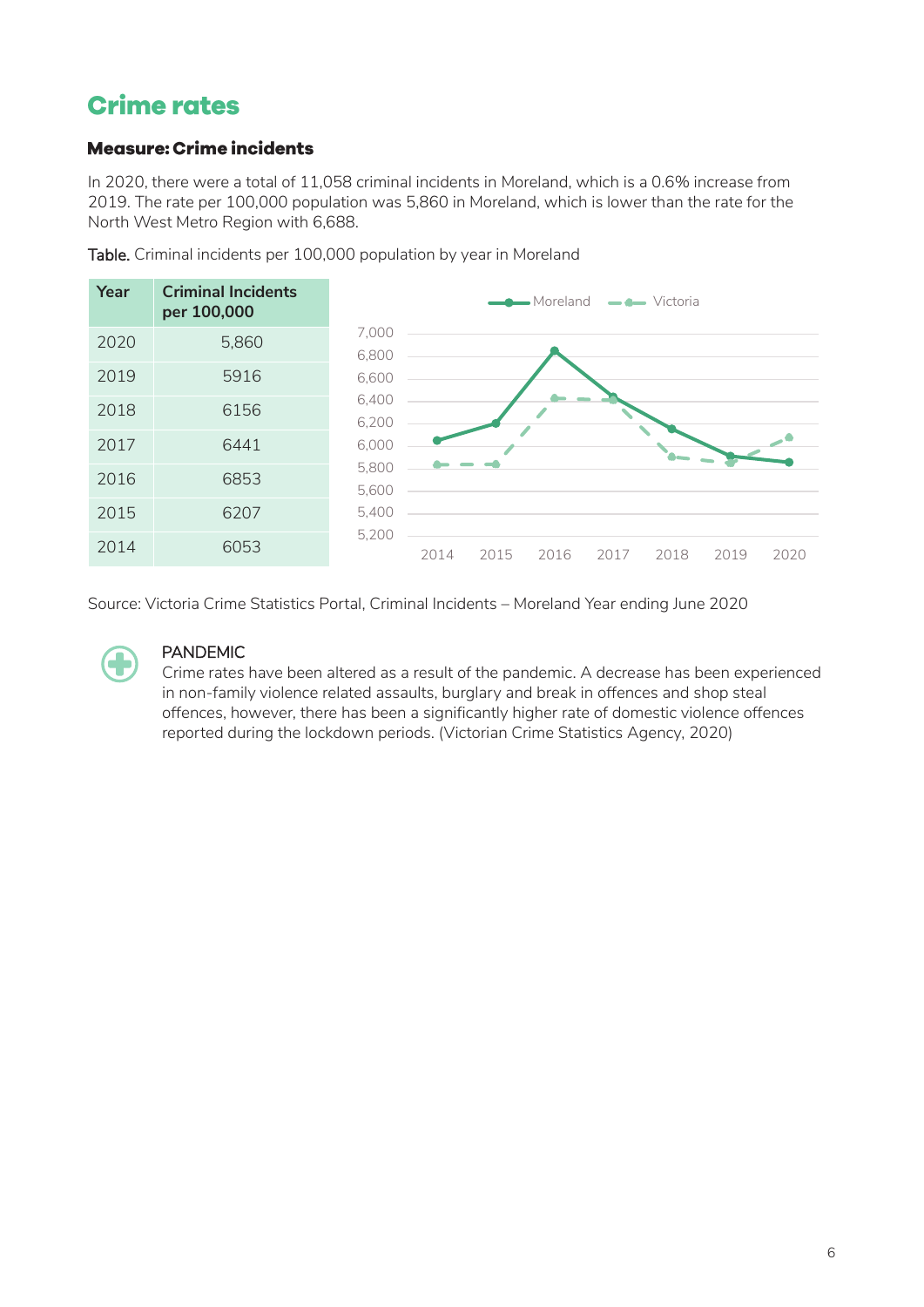# <span id="page-6-0"></span>**Family violence**

### <span id="page-6-1"></span>**Measure: Family violence rates**

The Victorian Crime Statistics Agency defines a family incident as an incident attended by Victoria Police where a Risk Assessment and Risk Management Report (also known as an L17 form) was completed. According to this definition, there were 1,977 reported incidents of family violence in Moreland in 2019.

The rate of family violence per 100,000 population in Moreland (1,064) is higher than the rate for Greater Melbourne (926) but lower than the rate for North West Metro Region (1,109).

Mostly female family members are affected, often related to violence by current or former intimate partners. In 2019, the proportion of affected family members was 71% female.

For further details of affected family members by sex, age and types of family violence view Moreland [City Council Family Violence Brief.](https://www.moreland.vic.gov.au/globalassets/areas/researchlib-6733/vulnerable-population-brief---family-violence-v3.pdf)

| Year | <b>Moreland</b> | <b>North West Metro Region</b> | <b>Greater Melbourne</b> |
|------|-----------------|--------------------------------|--------------------------|
| 2019 | 1,064           | 1,109                          | 926                      |
| 2018 | 1,120           | 1,194                          | 873                      |
| 2017 | 1,020           | 1,219                          | 850                      |
| 2016 | 1,042           | 1,205                          | 915                      |
| 2015 | 1,071           | 1,185                          | 889                      |

Table. Family violence rate per 100,000 population



Rate of family violence per 100,000 population

Source: The Crime Statistics Agency 2019 (Calendar year).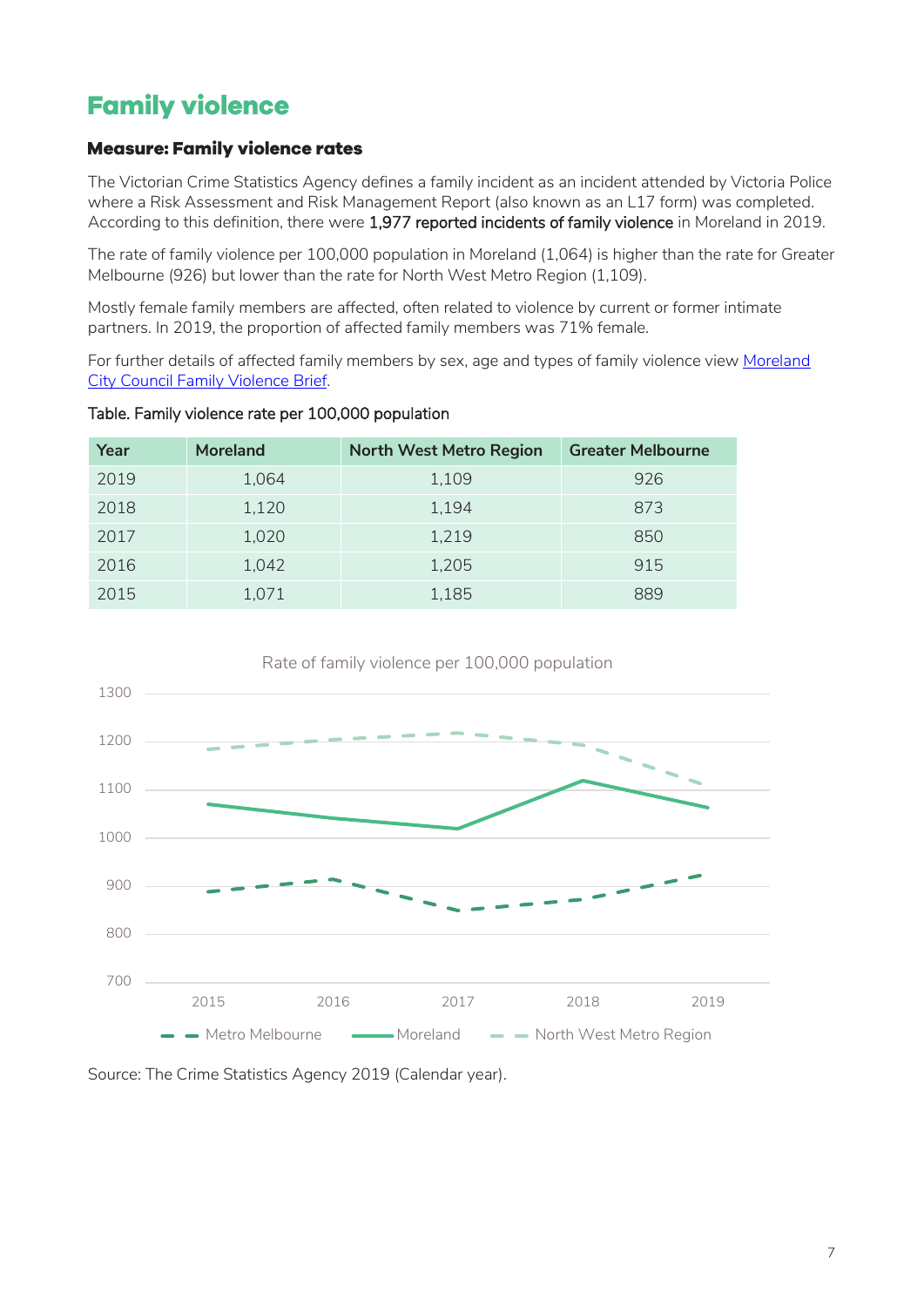### Table. Family violence incidents by sex (victim)

|      | <b>Males</b>  |         | <b>Females</b> |         |
|------|---------------|---------|----------------|---------|
| Year | <b>Number</b> | Percent | <b>Number</b>  | Percent |
| 2019 | 567           | 29%     | 1,408          | 71%     |
| 2018 | 543           | 27%     | 1,490          | 73%     |
| 2017 | 470           | 26%     | 1,329          | 74%     |
| 2016 | 396           | 22%     | 1,399          | 78%     |
| 2015 | 454           | 25%     | 1,340          | 75%     |

### Proportion of affected family members by sex



Source: The Crime Statistics Agency 2019 (Calendar year)



### PANDEMIC

In the Inner North West region, one in ten women reported experiencing intimate partner violence since the pandemic began, of which 33.1% said they had never experienced violence from their partner before and 53.1% reported that the violence had increased in frequency and severity (Inner North West Primary Care Partnership, 2020). However, it is not certain whether Moreland has seen the same increase in family violence incidents. Data from the Crime Statistics Agency suggest a decrease of 3.7% between June 2019 and June 2020, which covers several months of the pandemic period.

#### PRIORITY GROUPS 202

Most instances of family violence are against women. Concerningly, 1 in 5 Australian women have experienced sexual violence and on average 1 woman in Australia is killed by her intimate partner every week. Aboriginal and Torres Strait Islander women experience higher rates of violence when compared to non-Aboriginal and Torres Strait Islander women. 3 in 5 indigenous women have experienced physical or sexual violence by an intimate partner since age 15 (Victorian Government, 2020).

A significantly higher amount of LGBTQIA+ adults experienced forms of family violence compared to non-LGBTQIA+ adults. 13.4% of LGBTQIA+ had experienced family violence in the last 2 years as opposed 5.1% for non-LGBTQIA+ adults (Victorian Agency for Health Information, 2017).

It is estimated that Victorian Aboriginal women are 45 times more likely to experience family violence than non-Aboriginal women (Korin Korin Balit-Djak).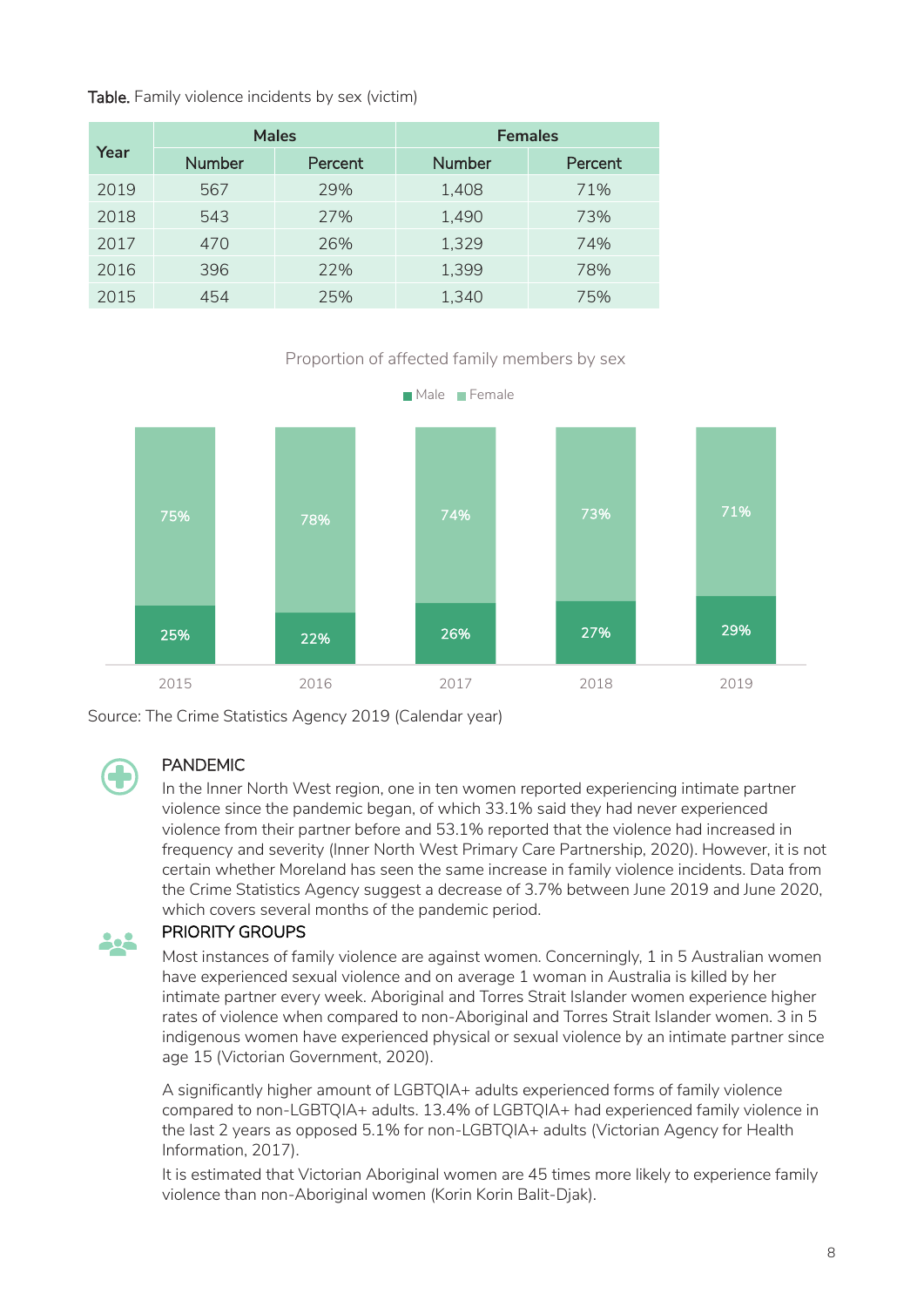# <span id="page-8-0"></span>Low gender equality score

### <span id="page-8-1"></span>**Measure: Low gender equality score**

The ability to participate in equal and respectful relationships is an important contributing factor in mental health and wellbeing and negative attitudes to the opposite sex are frequently linked to the experience of intimate partner violence.

In the 2015 VicHealth Indicators survey asked respondents to rate their level of agreement with two statements designed to indicate attitudes around gender equality. These were: "Men should take control in relationships and be the head of the household" and "Women prefer a man to be in charge of the relationship". Respondents who stated they strongly agreed or agreed with these statements had low levels of gender equality.

One third (32.7%) of Moreland residents have a low gender equality score, which is consistent with the low gender equality score for the Inner Metro Region (32.1%). A higher proportion of male residents (39.3%) have a low gender equality score than female residents (26.4%).

| Gender | Moreland         | <b>Inner Metro Region</b> |
|--------|------------------|---------------------------|
| Male   | 39.3%            | 40.9%                     |
| Female | 26.4%            | 23.4%                     |
| Other  | Sample too small | Sample too small          |
| Total  | 32.7%            | 32.1%                     |





Source: VicHealth Indicators Survey 2015



### PANDEMIC

The pandemic has caused many to return to traditional gender roles due to factors such as higher unemployment in females (Women's Health in the North, 2020). The increase in violence against women is compounded by these traditional roles as well as increased financial stress, social isolation and less access to support.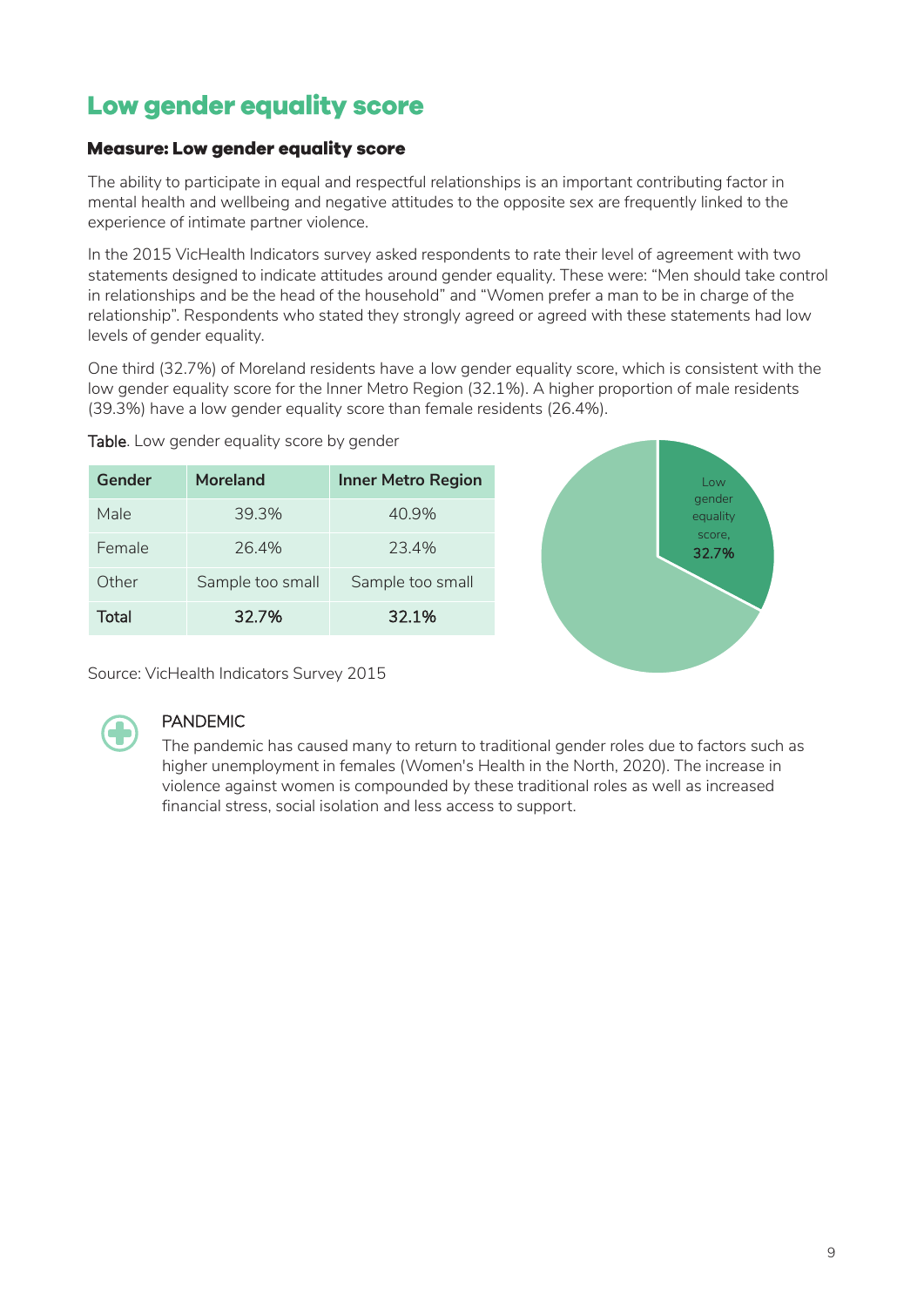# <span id="page-9-0"></span>**Racism**

### <span id="page-9-1"></span>**Measure: Reports of racism**

Racism comes in many forms. From overt acts of violence and aggression, to regular persistent incidents of casual racism, to the systems and structures that perpetuate racism and in themselves act in a discriminatory manner. Racism has a negative effect on health both directly and indirectly, from harmful physical health effects including diseases and conditions as well as racially motivated assaults, to systemic racism which serves to maintain or exacerbate the unequal distribution of opportunity across ethnic groups (Cohealth 2017). There is an absence of reliable data quantifying experiences of racism in Moreland.



### PANDEMIC

There has been an increase in racism relating to COVID-19, with 3 times increase in reports of racism (Victorian Equal Opportunity & Human Rights Commission, 2020). Many young Victorian's have expressed concern about returning to 'normal life' as 85% of young Victorian's reported having a direct experience of racial discrimination (Centre for Multicultural Youth, 2020).

According to the COVID-19 Racism Incident Report, Asians in Australia have experienced many racist incidents relating to the pandemic, including international students (Asian Australian Alliance 2020).

The absence of data illustrating the increase in racial abuse during the COVID-19 pandemic shows Australia needs to do better at recording and monitoring racism (Australian Human Rights Commission 2020).

### PRIORITY GROUPS

Many women face judgement due to their race and religion. Racism is a barrier to many women accessing services they need or want. Racism can prevent many women from being physically active in public therefore leading to poorer health outcomes and weakening their support systems (VicHealth Gender Equality Health and Wellbeing 2017-19).

34% of LGBTIQA+ survey participants had endured discrimination in the previous year, compared with 16% of others - though fewer than one in ten (9%) of the incidents experienced by LGBTIQA+ persons were reported to any authority (Victorian Population Health Survey 2017).

The latest Australia-wide Mapping Social Cohesion survey reveals that at a national-level while support for multiculturalism remains high, there are some areas in which negative attitudes towards immigration remain relatively high and communities report experiencing racism and discrimination (Scanlon Foundation, 2019).

### <span id="page-9-2"></span>**Noise**



### PANDEMIC

Noise complaints have increased during the COVID-19 pandemic. This is likely due to the increased number of people working from home and otherwise spending more time at home (MCC internal data 2020).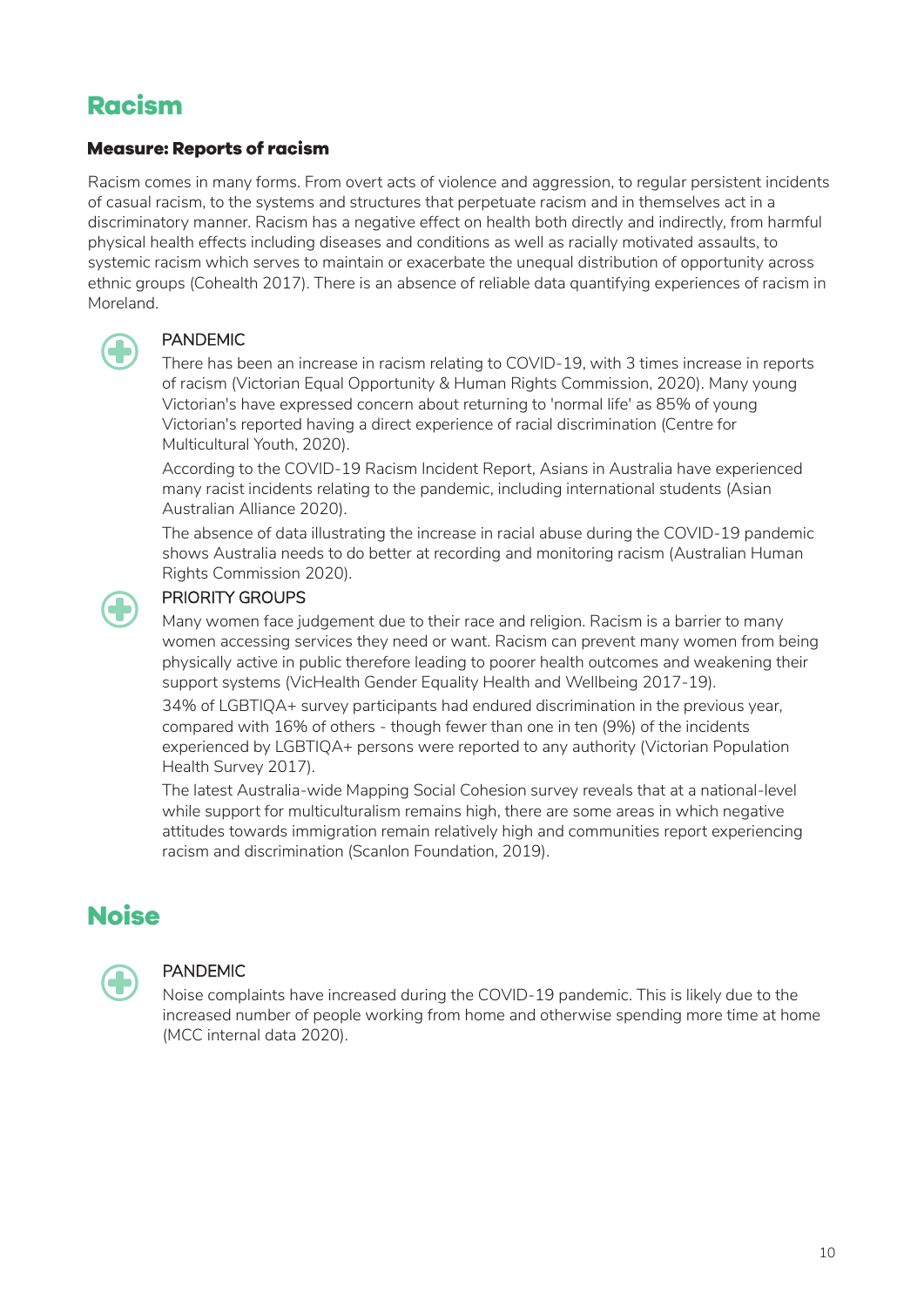# <span id="page-10-0"></span>**Environmental health inspections**



### CLIMATE CHANGE

Environmental Health Inspections will become increasingly pertinent in managing the indirect impacts of climate change in particular managing both food and water-borne diseases. Higher heat days and increasing temperatures will heighten food safety challenges. Bacteria such as salmonella thrives in hotter spaces and leads to a greater risk of food poisoning so it is important to continue the close monitoring of food process and education surrounding food safety (Food Safety Information Council, 2016).

Bacteria in swimming pools are also likely to increase due to climate change so again it is important for regular environmental health checks of such facilities to ensure there is minimal bacteria that can cause infection within the community (Better Health Channel, 2017).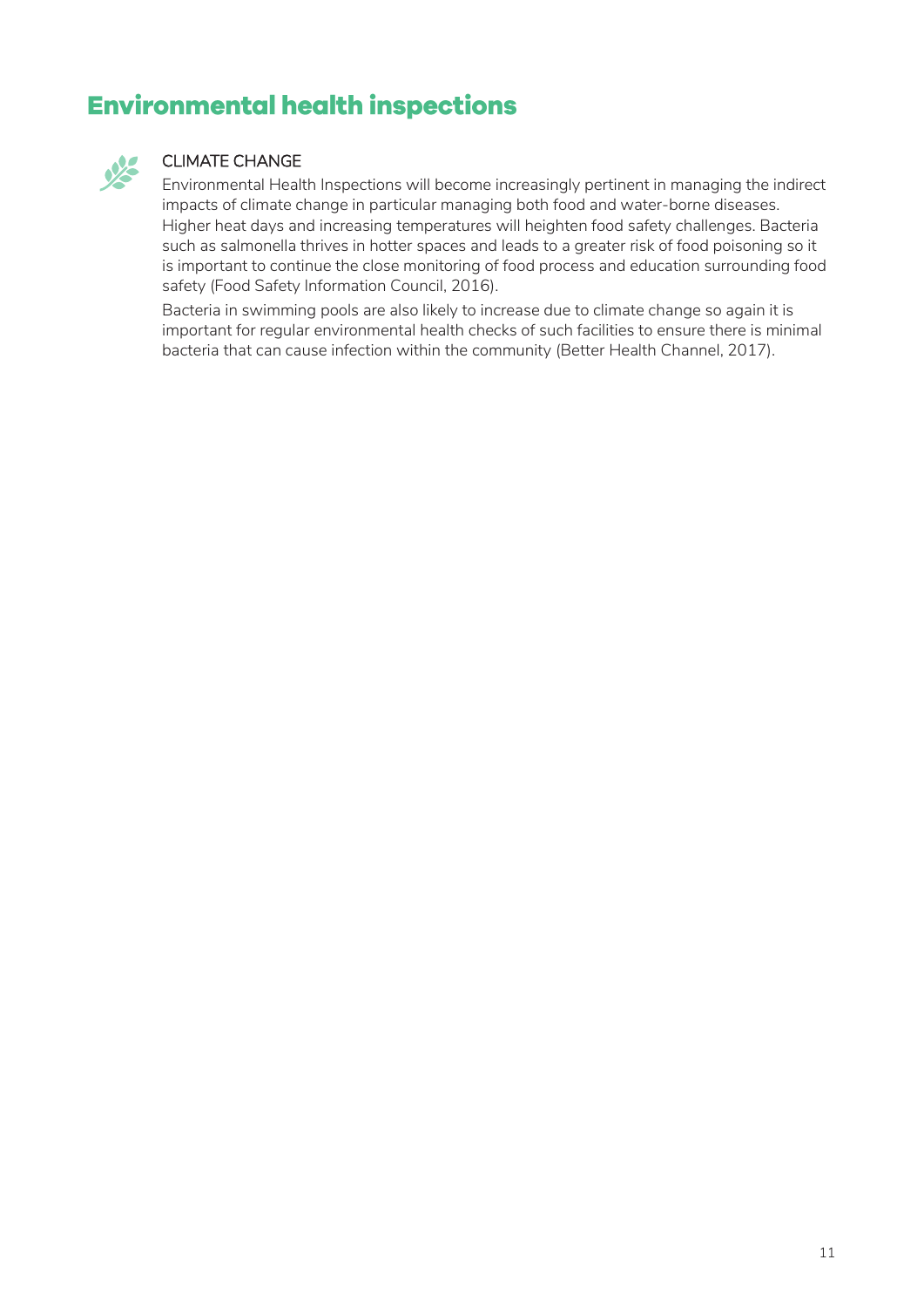### <span id="page-11-0"></span>**Data sources**

### **For a full list of references, please refer to the Moreland Health & Wellbeing Profile 2020**

### Australian Bureau of Statistics Census of Population and Housing 2016

The ABS Census of Population and Housing is a nationwide census of all households and residents. It is conducted every five years. The census collects data about the population including age, gender, relationships within households, usual residence, country of birth, language spoken at home, ancestry, education, employment, wages and religion. It also collects a small amount of household data. The most recent data is 2016.

### Australian Human Rights Commission 2020

Where's all the data on COVID-19 racism? An opinion piece from Mr Chin Tan, Race Discrimination Commissioner at the Australian Human Rights Commission 2020.

### Better Health Channel 2017

The Better Health Channel is a Government of Victoria initiative to provide health and medical information to improve the health and wellbeing of people and the communities they live in.

### Centre for Multicultural Youth: Young Multicultural Victorians during COVID-19

The Centre for Multicultural Youth is a not-for-profit organisation that provides data, knowledge and support to people from migrant and refugee backgrounds.

### Cohealth Racism. It's a health problem blog 2017

A blog post from the Chief Executive blog discussing racism as a health problem in Victoria.

### COVID-19 Coronavirus Racism Incident Report, Asian Australian Alliance 2020

The COVID-19 Incident Report is a collaboration between the Asian Australian Alliance, media side Being Asian Australian and Osmond Chiu, Research Fellow at the Per Capita Thinktank. The report discusses some of the trends, issues, observations, and makes recommendations based on survey results of experiences of racism during the pandemic.

The most recent data is 2020.

### Food Safety Information Council 2016

The Food Safety Information Council is a health promotion charity and a national voice for science-based, consumer-focused food safety information in Australia.

### Korin Korin Balit-Djak: Aboriginal health, wellbeing and safety strategic plan 2017-2027

Korin Korin Balit-Djak follows the government's commitment to self-determination for Aboriginal Victorians commissioned by the Department of Health and Human Services. This research and discussion has underpinned a new policy platform for health, wellbeing and safety.

### Inner North West Primary Care Partnership COVID-19 and mental health: Environmental scan 2020

The purpose of this environmental scan is to provide an overview of research and policy on COVID-19 and mental health to identify gaps and reduce duplication in the metal health space. The most recent data is 2020.